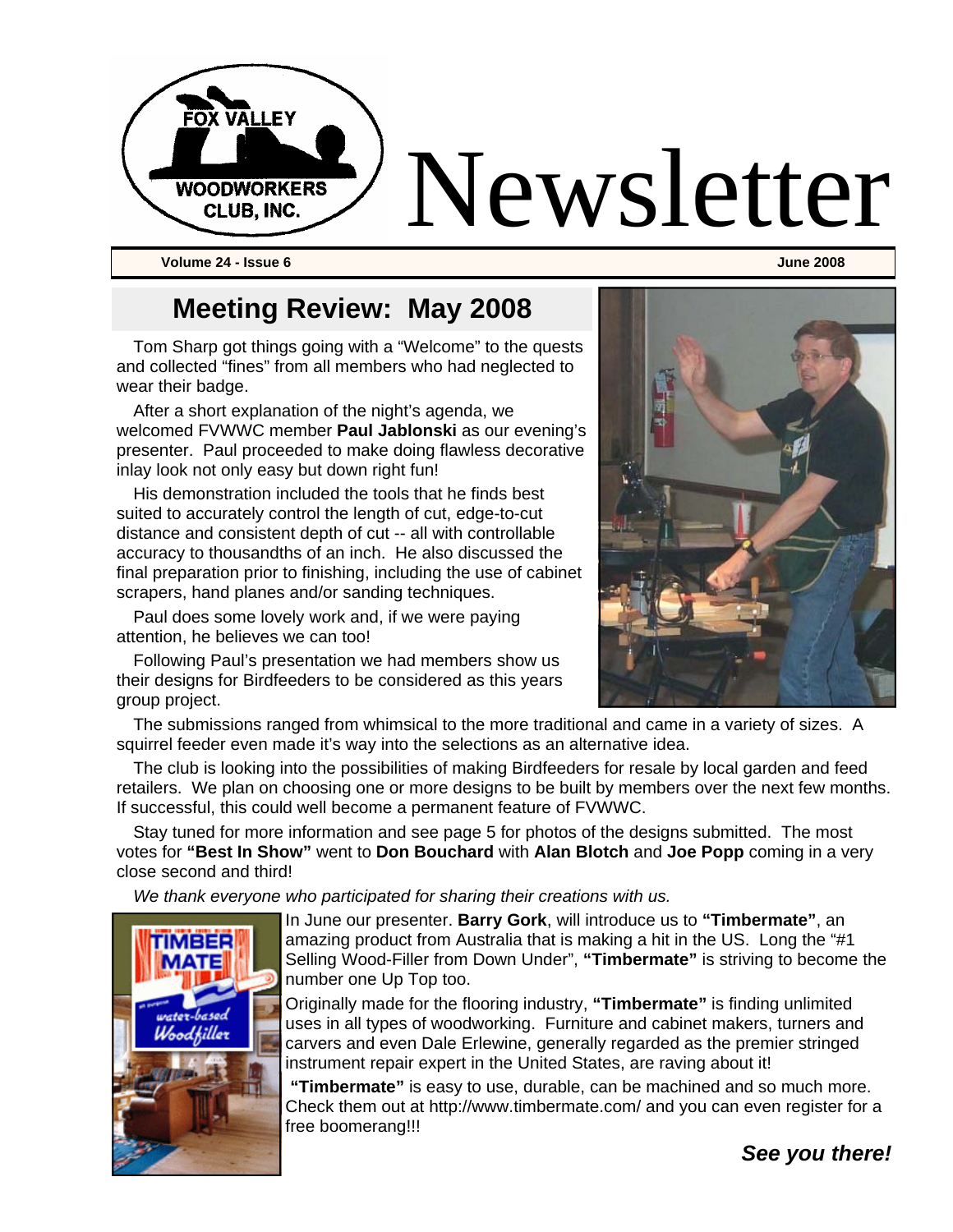## **FVWWC Events Calendar**

| Jun 3rd Tue 6:30 p.m.  FVWWC Shopsmith SIG Meets                                                                                                                             |
|------------------------------------------------------------------------------------------------------------------------------------------------------------------------------|
| Jun 3rd Tue  6:30 p.m.  FVWWC Hand Tool SIG Meets                                                                                                                            |
| Jun 3rd Tue 7:30 p.m.  FVWWC General Meeting: Barry<br><b>Gork "Introducing Timbermate"</b>                                                                                  |
| Jun 7thSat9:30 a.m.  FVWWC Shop Tour: Elgin - Dan<br>Miller's Workshop - Map/Info a<br>meeting or email to<br>woodworkers@fvwwc.org                                          |
| Jun 18thWed9:00 a.m FVWWC's Breakfast Club: Red<br>Apple Restaurant - 414 S Schmale<br>Rd - Carol Stream, IL                                                                 |
| Jul 1st  Tue 6:30 p.m.  FVWWC Shopsmith SIG Meets                                                                                                                            |
| Jul 1st  Tue 6:30 p.m.  FVWWC Hand Tool SIG Meets                                                                                                                            |
| Jul 1st  Tue 7:30 p.m.  FVWWC General Meeting: "To<br><b>Be Announced"</b>                                                                                                   |
| Aug 6th  Tue 6:30 p.m.  FVWWC Shopsmith SIG Meets                                                                                                                            |
| Aug 6th  Tue 6:30 p.m.  FVWWC Hand Tool SIG Meets                                                                                                                            |
| Aug 6th  Tue  7:30 p.m.  FVWWC General Meeting: Doug<br>Olson & fellow FVWWCers bring<br>us "Virtual Shop Tours 2008" -<br>contact Doug to participate:<br>DOLSON123@aol.com |



**FVWWC Officers & Staff woodworkers@fvwwc.org President Tom Sharp**  thomas.sharp@sbcglobal.net **Past President ......................... Ron Gilkerson**  (630) 879-8756 rongilker@hotmail.com **Vice President ......................... Matt Gauntt Treasurer.................................. Doug Pfaff Secretary.................................. Jeff Sandkam Program Committee................ Robin Blair**  blairr@saic.com **Ron Gilkerson Doug Olson Membership............................. Larry Maher Editor/Webmaster ................... Linda Christensen**  woodworkers@fvwwc.org **Library Committee .................. Dave Dockstader Rick Moss Tom Zillman Raffles/Photographer.............. Charlie Christensen Show & Tell MC ....................... Matt Gauntt Show Chairman ....................... Mike Madden Toy Drive/Club Logo Items..... Gail Madden Member-at-Large..................... James Nellis Audio/Visual Tech................... Robin Blair Host .......................................... Ron Gilkerson Greeter ..................................... Jim Hildreth Shopsmith SIG Chairman....... Dave Dockstader** 

(630) 851-8118

 **Mike Bridger** 

**Hand Tool SIG Chairmen Mike Brady** 

sourceror@sbcglobal.net

mbrady25@comcast.net

bridger.mike@gmail.com

# **FVWWC MONTHLY DRAWING**

#### **May Regular Monthly Drawing:**

**1st Prize: Porter Cable Router Kit & "Projects & Shop Tips" .......Tom Sprain 2nd Prize: Bosch DLR165K Laser Rangefinder Kit........................Don Carkhoff** 

All proceeds go to the general operating fund of FVWWC to enable us to give more back to the membership. *Get your tickets early to be part of the fun & a chance to win!* 

More great items to choose from in the June drawings.

**REMEMBER:** These are "Member's ONLY" to give our members more chances to win!

#### **Charlie Christensen - FVWWC Raffle Chairman**

**2 FVWWC - PO BOX 1041 - BATAVIA, IL 60510-1041 2008**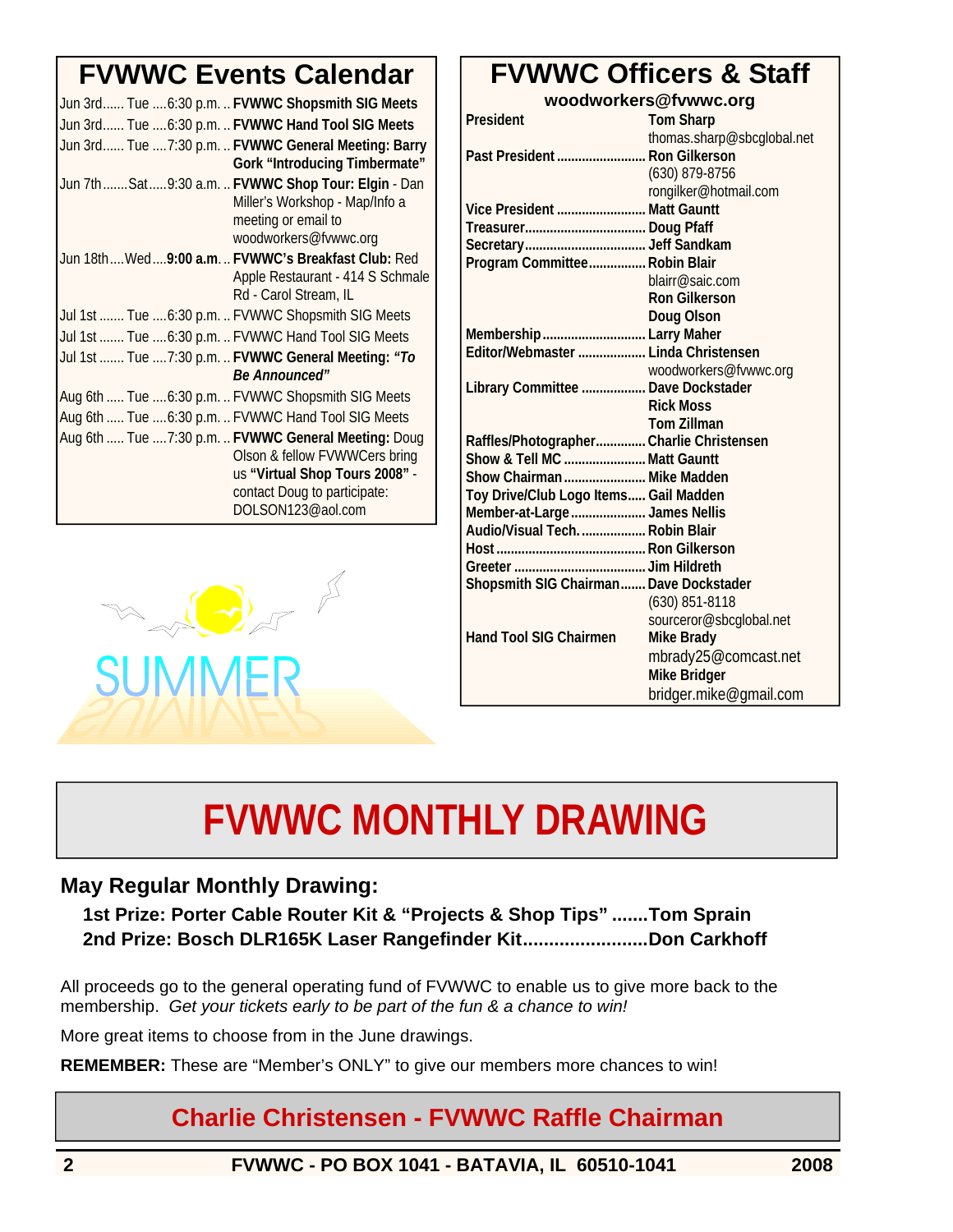# **FVWWC SPECIAL RAFFLE - SPRING 2008**

**We are currently running another "Special Raffle" and this one is a doozy!** 

**Something for every turning need - Spindles, Bowls, Pens & More,** everything you need is included in this Special Raffle kit we put together with the help of **Rich Rossio** and the good folks at **Penn State Industries**.

The sooner we reach our goal, the sooner we will pull the ticket to see who the lucky winner is so get your tickets today!!! *Remember, you do not need to be present to win the Special Raffle prizes so do not hesitate to participate.* We will also be awarding **5 (five) \$25 AmEx Gift Cheques** to 5 members. Kit includes all this and much, much more:

- **TurnCrafterPro Variable Speed Midi Lathe**
- **3 pc Pen Turning Chisels**
- **6 pc Midi Anniversary Chisel Set**
- **Pen Mandrel (winner's choice)**
- **4 Jaw Universal Chuck**
- **Slimline Pen Kits**
- **7 Pc Pen Mill Set**
- **3 Exotic Wood Bowl Blanks**
- **...And More!**





**Turncrafter Pro VS Specifications:** 

- **Motor: 1/2HP (650-3800 RPM)**
- **3-step Motor Pulley**
- **Headstock: 1" x 8tpi, #2MT**
- **Tailstock: Live center, #2MT**
- **Construction: cast iron**
- **Distance between centers: 18"**
- **Swing over bed: 10"**
- **Wt: 80 lbs, 102 lbs with extension bed**
- **Overall size: 30" L x 7-1/4" W x 14-1/2" H**

• **Length with extension bed: 52" long** 

The TurncrafterPro VS was engineered to be the most powerful variable speed midi-lathe on the market. The TurncrafterPro VS uses the same heavy duty casting and precision components as its single speed award winning counterpart (#TCLPRO). The lathe is constructed from cast iron and includes a powerful 1/2HP universal motor with electronic speed control that provides full torque at all speeds. The variable speed feature provides you infinite and instantaneous speed control as you turn. Dial a slow speed for larger pieces and faster speeds for spindles and fine finishing. The 3-belt positions adjust from 650RPM to 3800RPM. The TCLPROVS features a control box with a cable that lets you mount the box on the lathe or on your bench up to 3 feet from the lathe. The lathe includes many extras and has many accessories available to make it a complete turning center.

*REMEMBER: This is a "Members ONLY" raffle and tickets are \$5 each or five tickets for \$20 for a chance to win this complete turning kit!*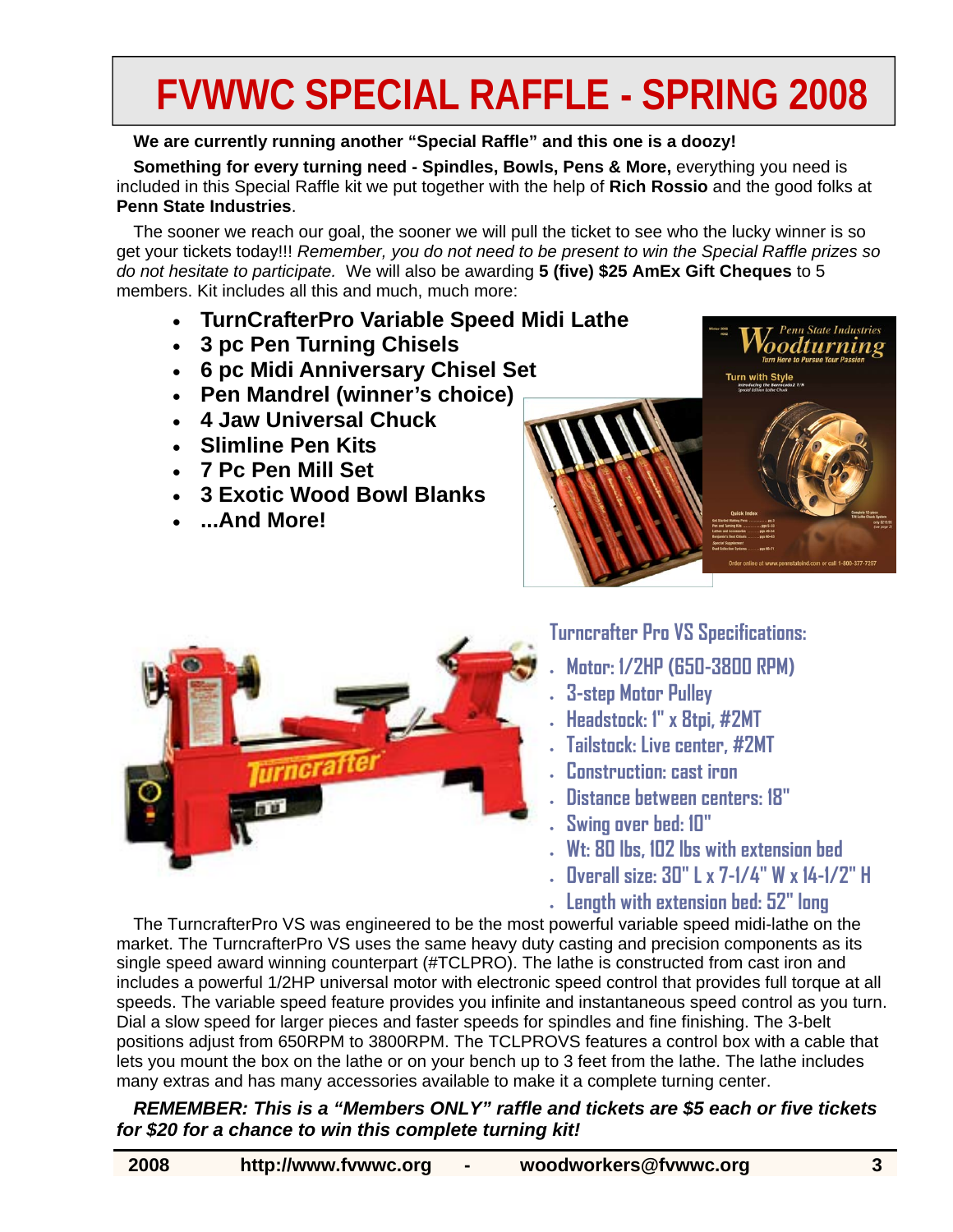## **Virtual Shop Tours 2008**

#### **We are looking for presenters for August's "Virtual Shop Tour" meeting.**

#### *If you would be interested sharing pictures and descriptions of your workshop, do we have an opportunity for you!*

You may recall the "Virtual Shop Tour" presentation from 2006. We will be using the same format with a *few new twists*! Take us on a "virtual tour" of your entire shop or show us a few unique things that you have done to make your shop more enjoyable, productive or safe. If you have created a unique jig or two, this is a great opportunity to show it off. Each presenter will get 5 to 10 minutes to walk us through your shop or demonstrate you shop made. All you have to do is take clear photos and send them to me. I'll format them into Power Point slides to be shown at the meeting.

Contact me at DOLSON123@aol.com if you have questions or to volunteer to be a presenter.



*Thanks!* Doug Olson DOLSON123@aol.com

## **FVWWC's Shopsmith SIG Report**

The Shopsmith Special Interest Group (SIG) meets at 6:30 on the first Tuesday of the month, prior to the FVWWC meeting, in the vestibule of Bethany Lutheran Church. The purpose of the group is to share ideas experience and fun as we explore all the possibilities available with a Shopsmith. You don't have to own a Shopsmith to join us.

We have recently digitized the 37 issues of "Hands On" magazine in the FVWWC Library and that CD will be available to check out from the library. "Hands On" was a publication of Shopsmith, Inc. for a number of years that had some wonderful projects and a variety of Shopsmith jigs and

fixtures. If you are interested in the little machine that can, please join us.

**Dave Dockstader 630-851-8118 sourceror@sbcglobal.net**



## **FVWWC's Hand Tool SIG**



The Hand Tool SIG met before the last general meeting and examined some unusual planes that had been brought in by members. A general sharpening discussion followed leading up to the (cancelled) sharpening workshop.

Sixteen club members have signed up for the SIG. It is hoped that the sharpening class will be rescheduled soon and a Saturday meeting is being planned for a hands-on work shop emphasizing vintage tool restoration.

Remember that only FVWWC members can attend meetings that are not held in conjunction with the regular monthly general meeting. Come and join us at the June meeting.

**Mike Brady**  mbrady25@comcast.net

**Mike Bridger**  bridger.mike@gmail.com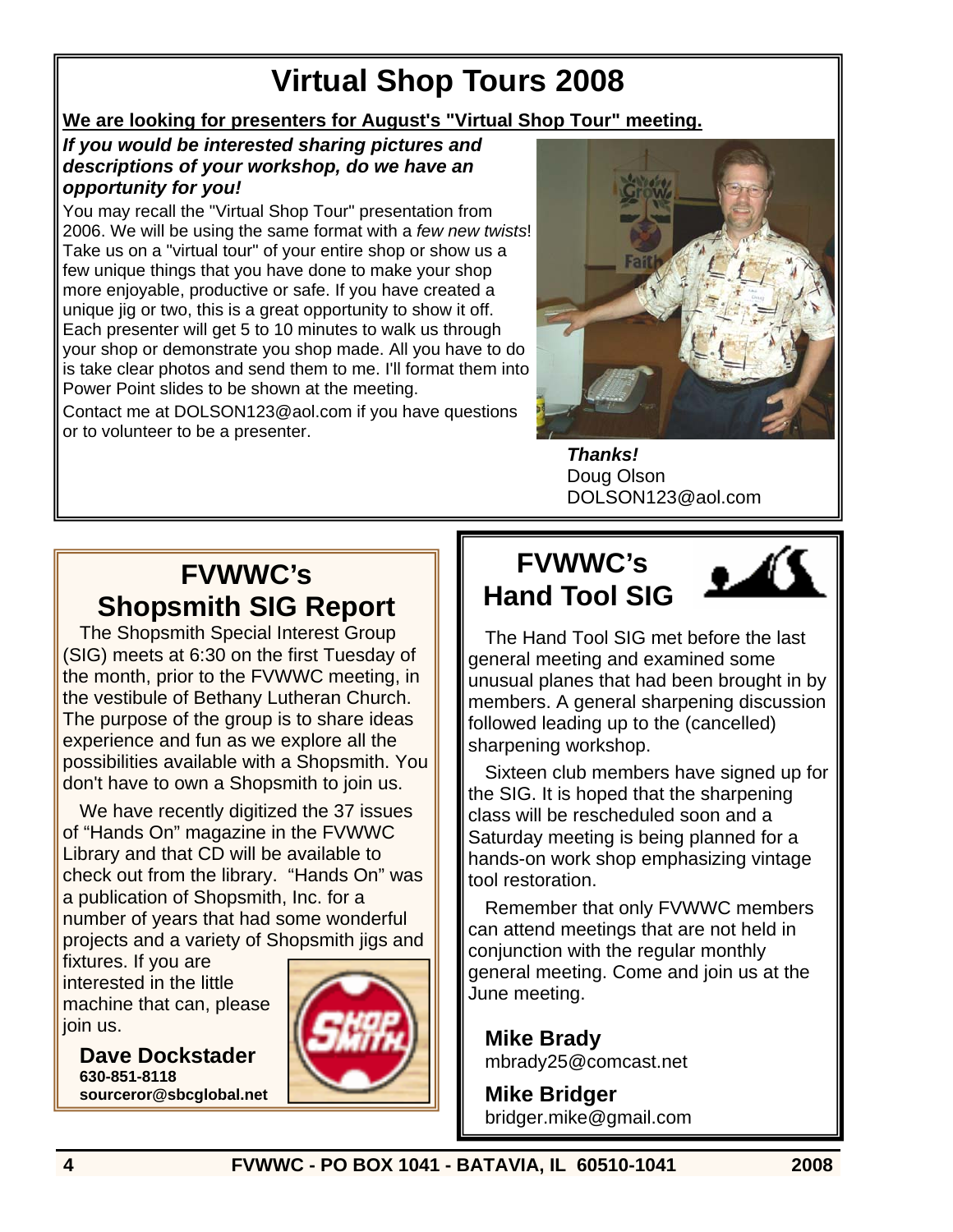

## **Birdfeeder Project 2008**



**2008 http://www.fvwwc.org - woodworkers@fvwwc.org 5**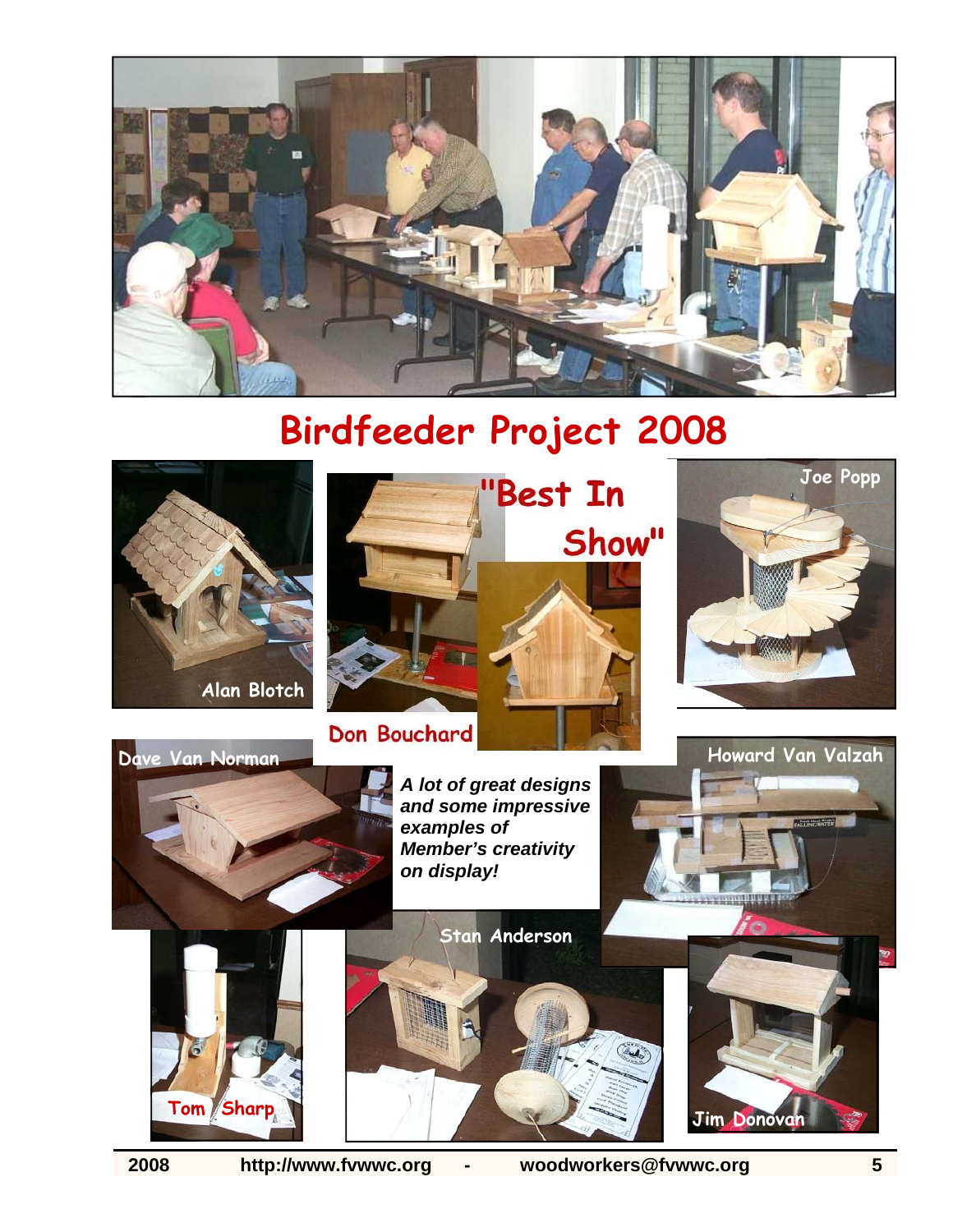#### **FVWWC Shop Tour**



**Members can pick up a map/info at the next meeting or email woodworkers@fvwwc.org -** *Guests are welcome to attend -* **We will gather for lunch at a local eatery immediately following the tour.**  *When asked what he plans to show us, here is what Dan had to say:* 

I have been giving it a lot of thought. I am a retired teacher. Once a teacher always a teacher. I want to give people practical info they can use. Remind people that there will be a quiz at the end. I do old house architectural woodworking. We have restored three homes over a period of 33 years. There is huge need for woodworkers to do custom work for old house restoration. Hopefully I can inspire others to do it. I will show pictures of some of the things I have done. I have a Viel knife grinder and would like to show people the ease at which you can make your own molding cutters to make custom trim. There is a real need out there to duplicate small



quantities of trim for old house restoration.

I have a Williams and Hussey planer/molding maker that I would like to show people. It is easy to make curved moldings with it and I will show people that they can make curved, even elliptical moldings using any planer.

I recycle a lot of wood. I would like to share some tips on how to do it. Our entire front porch *(See photo bottom of left column.)* was made from a redwood water tower.

I'll show how the paint shaver takes paint off of old wood effortlessly and with little dust before planing.

I have a Festool mortise maker if anyone wants to try it. I also have a Festool 6 inch sander which people might like to try.

I would like to show how the Ituro Design upgrade on an old Delta band saw helps it to do re sawing like the expensive machines.

I have some useful tips on production spindle turning which I would like to share.

When my daughter was little, I made a lot of toys which I will show.

I made a couple fancy garden structures that people can see. If any spouses are interested in roses, they can come along to view my wife's garden. The roses are spectacular in June.



**Dan Miller**



**6 FVWWC - PO BOX 1041 - BATAVIA, IL 60510-1041 2008**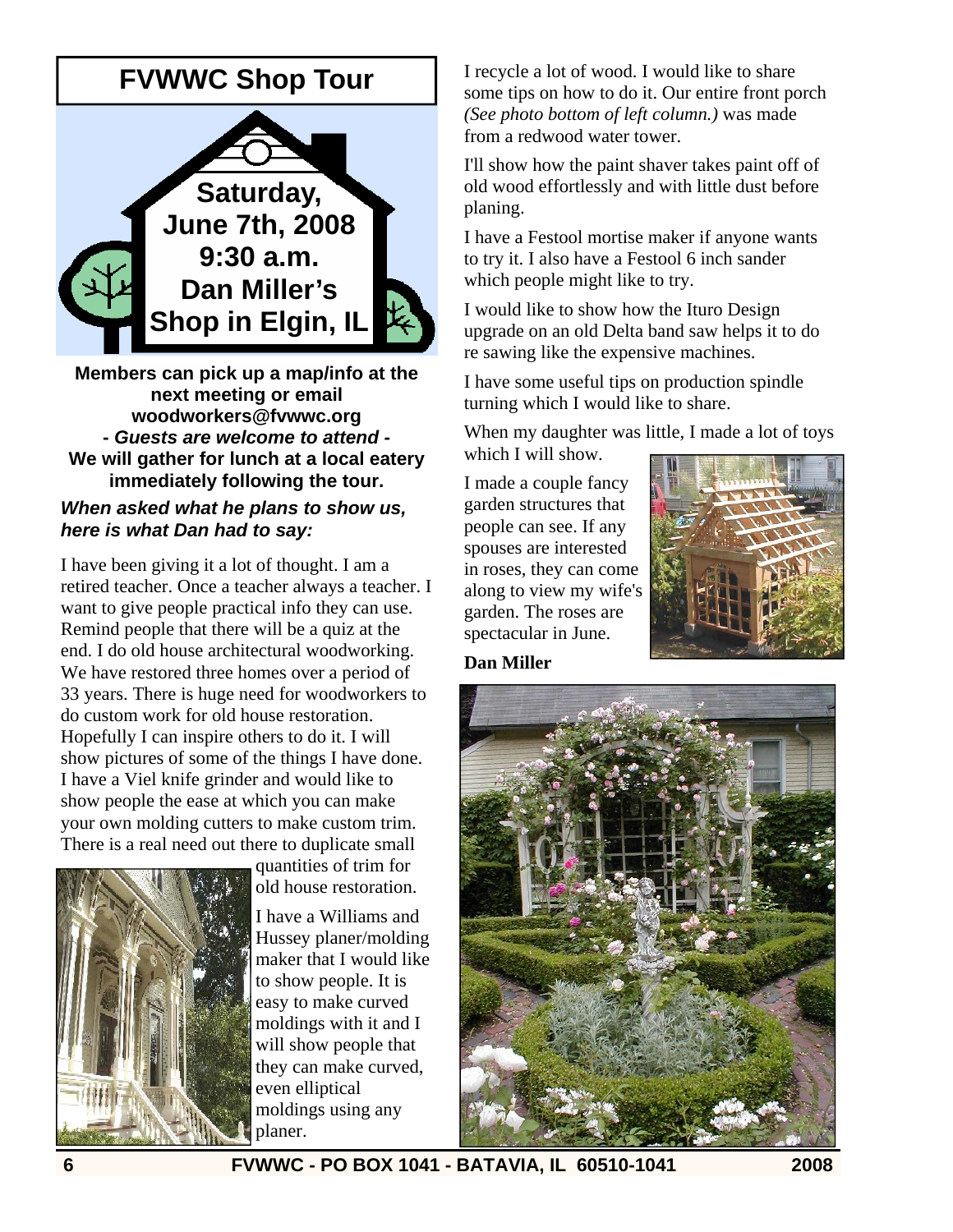# **CLASSIFIED**

### **FOR SALE**

#### ¾ **Woodworking Shop - Complete - \$10,000 (Hoopeston, IL)**

Complete woodworking shop mostly new or slightly used. Includes wood, workbenches, everything you'd ever need. Go to website to see the shop and partial list of tools.

#### **www.daviswoodwerks.com/ workshop/workshop.htm**

#### **Harry Davis Jr.**

E-mail: hdavis2012@verizon.net Phone: (217) 283-6101

## **WANTED: WOOD**

¾ Will buy from 1 pc. to bulk lot of hardwood lumber, shorts, blanks & cut-offs in cherry, walnut, mahogany, redwood, etc.

#### **Ron Gilkerson** Phone: (630) 879-8756 (Voice Mail)

E-mail: rongilker@hotmail.com

#### **Attention FVWWC Members**

List your For Sale/Wanted Items Free! **Contact FVWWC Editor/Webmaster (630) 551-7653 or woodworkers@fvwwc.org** 





## **Library Project Notes**

The first gathering, at Tom Zillman's shop, to start building the new cabinet for FVWWC's library went pretty well. We had 5 folks, including Tom and I, and we got all 59 parts cut out quite accurately. We didn't get as far as hoped, which would have been to do all the dadoing and rabbeting, but we'll do that later. I took the big pieces home to do the dadoes and rabbets. Then all we have to do is glue and finish. It was pretty significant progress, anyway. We will announce the date for assembly soon and anyone wishing to give us a hand will be

asked to get in touch with me. Thanks to all who gave up their Saturday to help with this long awaited club project.

**Dave Dockstader, Librarian** sourceror@sbcglobal.net









**WOOD magazine attends National Hardware Show** Check out *WOOD* magazine Tool Editor Bob Hunter's blog from the 2008 National Hardware Show held May 6-8 in Las Vegas. Bob gives us a sneak peek at some woodworking tools and accessories demonstrated at the show.

**To learn more, visit Bob's blog at www.woodmagazine.com/bhblog**